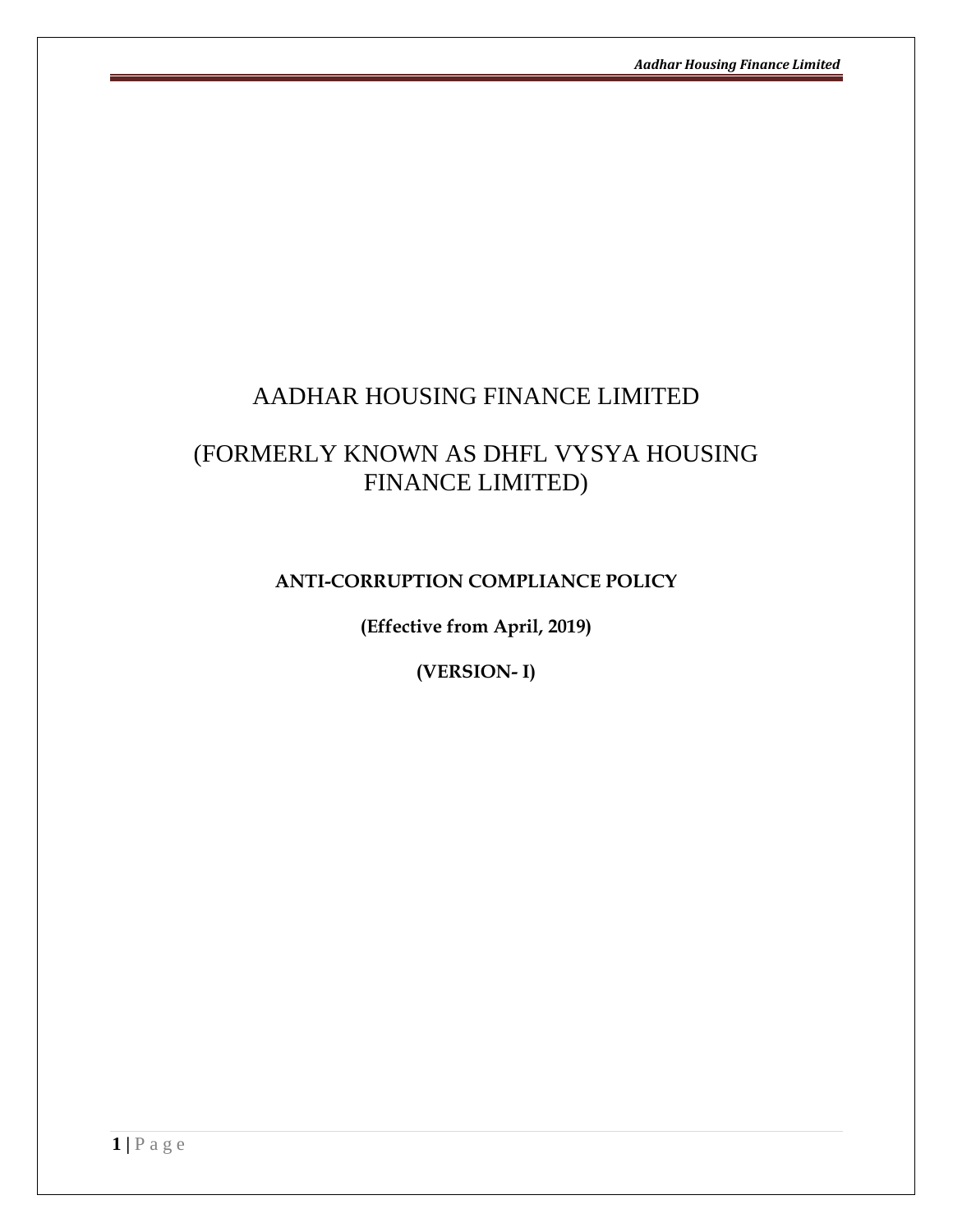

## **AADHAR HOUSING FINANCE LIMITED - ANTI-CORRUPTION COMPLIANCE POLICY**

## **I. Introduction**

Aadhar Housing Finance Limited (the "Company") is committed to conducting all aspects of its business in keeping with the highest legal and ethical standards and expects all employees and other persons acting on its behalf to uphold this commitment. In accordance with this commitment, the Company has adopted this Anti-Corruption Compliance Policy (the "Policy"), which is applicable to all directors, officers, employees, agents, representatives and other associated persons of the Company (collectively "Company Personnel").

In brief, the Company will not tolerate bribery, kickbacks, or corruption of any kind, directly or through third parties, whether or not explicitly prohibited by this Policy or by law. Company Personnel are not permitted to give or offer anything of value (including gifts, hospitality, or entertainment) to anyone for the purpose of improperly obtaining or retaining a business advantage. Similarly, Company Personnel may not solicit or accept such improper payments.

This Policy and the internal controls herein have been designed to prevent bribery from occurring, avoid the appearance of wrongdoing and enable Company to respond promptly and effectively to any inquiries about its conduct. Company employees who violate this Policy may be subject to disciplinary action, up to and including termination. The pages that follow provide a general guide to anti-corruption compliance but do not address every potential scenario that may implicate issues bearing on compliance with this Policy. Therefore, any Company Personnel who have any questions concerning the requirements of this Policy should consult with Company Secretary and Head Compliance.

Our Policy

## **A. Company Personnel shall not be permitted to pay or receive bribes.**

Company Personnel must conduct their activities in full compliance with this Policy and any applicable anti-corruption laws, including the Indian Prevention of Corruption Act, 1988, the U.S. Foreign Corrupt Practices Act of 1977, as amended ("FCPA"), the UK Bribery Act, 2010, the applicable financial recordkeeping and reporting requirements of the U.S. Currency and Foreign Transaction Reporting Act of 1970, as amended, the U.S. Money Laundering Control Act of 1986, as amended, the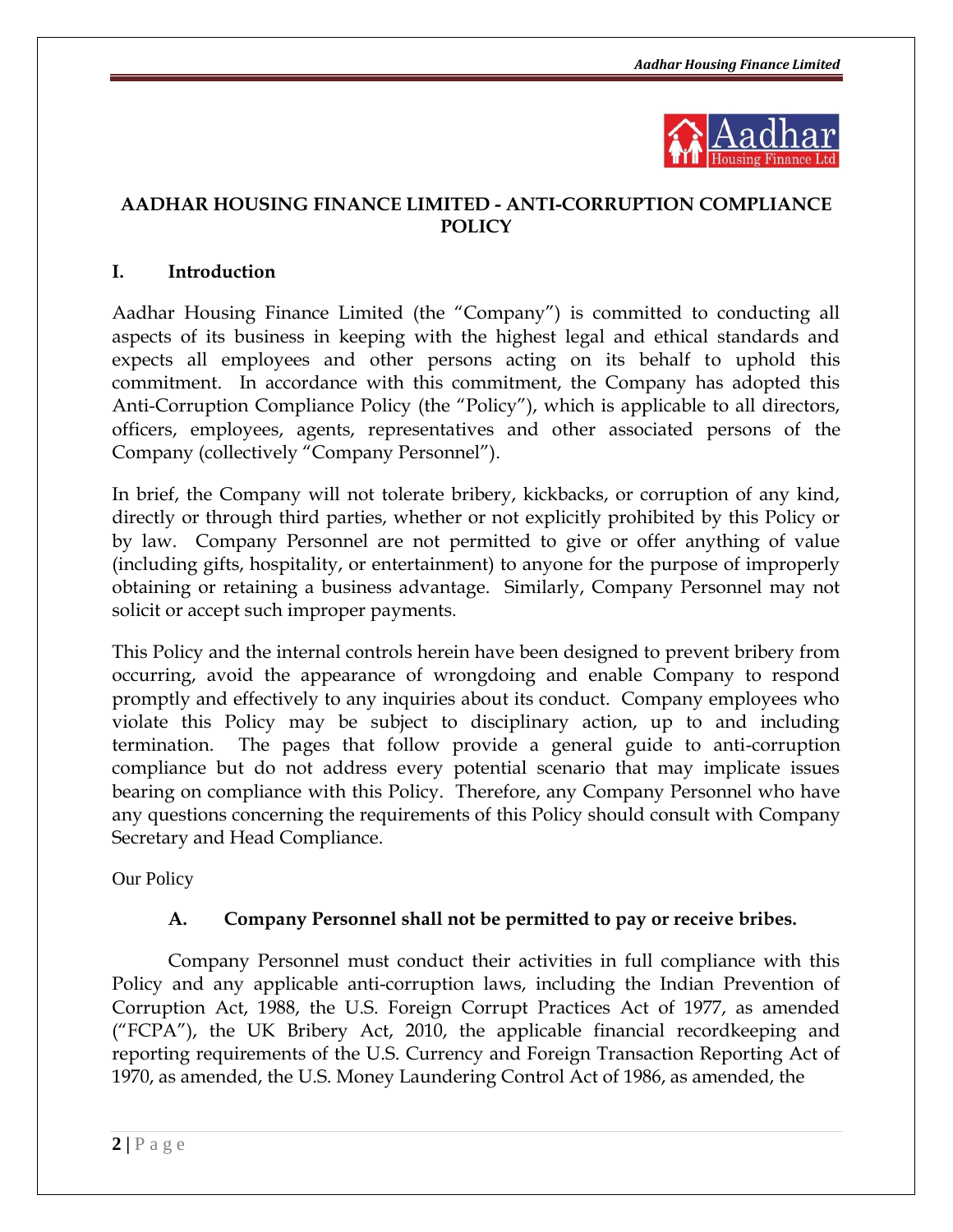

Indian Prevention of Money Laundering Act, 2002, and any anti-corruption laws in effect in the jurisdictions where the Company conducts business.

Under this Policy, Company Personnel are not permitted to give or offer anything of value, directly or indirectly, to any Government Official<sup>1</sup> or any commercial party for the purpose of improperly obtaining or retaining a business advantage. "Anything of value" should be broadly interpreted to include cash, gifts to family members, forgiveness of a debt, loans, personal favors, entertainment, meals and travel, political and charitable contributions, business opportunities and medical care, among other items. Simply put, bribes, kickbacks or similar payments are never permitted, whether made to a Government Official or to customers, investors, clients or other private parties. Similarly, Company Personnel may not solicit or accept such payments.

If confronted with a request or demand for an improper payment or other violation of this Policy, the request or demand must be immediately rejected and reported to the Company Secretary/ Compliance Officer Similarly, if any employee or agent knows or believes that an improper payment has been or will be made, the employee or agent must also report such payment to the Company's Company Secretary/ Compliance Officer. The Company's policy is that no adverse employment action will be taken against any personnel in retaliation for, honestly and in good faith, reporting a violation or suspected violation of anti-corruption laws or this Policy.

#### **B. Gifts, Meals, Entertainment and Employment**

This Policy sets forth various rules relating to gifts, entertainment, travel, meals, lodging and employment. All such expenditures must be recorded accurately in the books and records of the Company, in accordance with Section [III](#page-5-0) below.

#### **1. Gifts**

As a general matter, the Company prohibits the provision of gifts. However, the polite and customary conduct of business may require that Company Personnel give modest gifts to counterparts as a token or courtesy.

Therefore, Company Personnel may provide token gifts of modest value if 1) the gift does not involve cash or cash equivalent gifts (*e.g*., gift cards, store cards or

 $\overline{a}$ 

<sup>1</sup> The term "Government Official" includes all officers or employees of a government department, agency or instrumentality; permitting agencies; customs officials; candidates for political office; and officials of public international organizations (*e.g*., the Red Cross). This term also includes government-owned or controlled commercial enterprises such as state-owned or controlled universities, airlines, oil companies, health care facilities, or other vendors.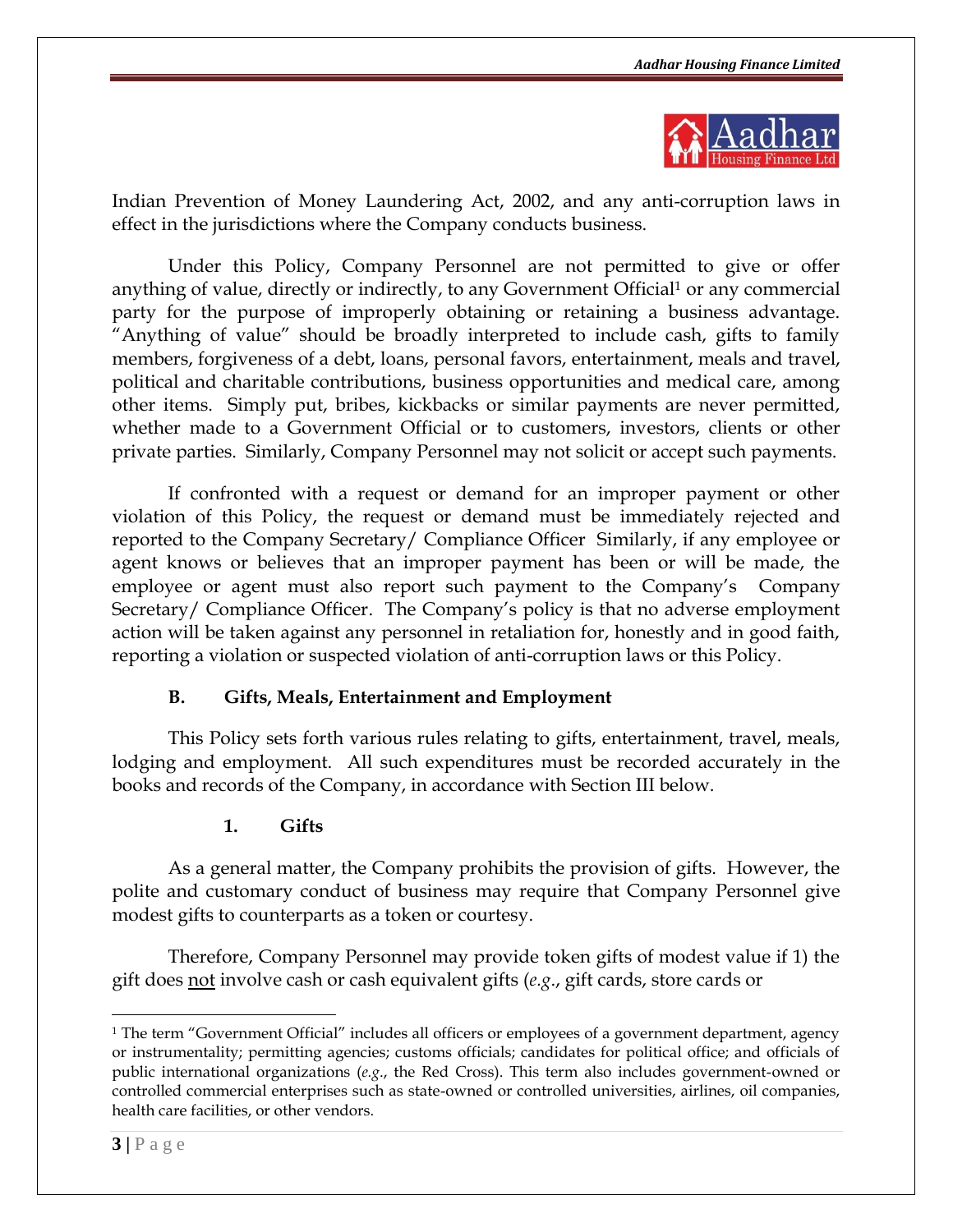

gambling chips); 2) the gift is permitted under both local law and the guidelines of the recipient's employer; 3) the gift is presented openly with complete transparency; 4) the gift is properly recorded in the Company's books and records; and 5) the gift is provided as a token of esteem, courtesy or in return for hospitality, and comports with local custom.

## **2. Entertainment and Hospitality**

Entertainment and hospitality involving government officials and customers may be appropriate in certain circumstances. The Company permits entertainment if the applicable expenses (1) are related to the promotion of the Company's products or services or to the execution or performance of its contract with a customer; (2) are permitted under local law; (3) are customary under local business practices; (4) are reasonable under the circumstances and not lavish or extravagant; and (5) avoid the appearance of impropriety.

When possible, business entertainment payments should be made directly by the Company to the provider of the service, and should not be paid directly to a Government Official or other party as a reimbursement.

All business entertainment expenses, regardless of amount or attendees, should be properly documented in an expense report. Such expense report shall enumerate the attendees, including the name of each attendee and his or her title and place of employment, and provide a detailed business purpose for the entertainment.

Please note that in addition to traditional gifts, both hospitality and entertainment that are provided to business relationships where the Company professionals are not in attendance, and instances where the Company pays for travel related expenses for a Government Official, shall be considered gifts, and subject to the rules and requirements for gifts specified in this Policy.

## **3. Travel and Lodging**

Reasonable and bona fide travel expenditures paid on behalf of Government Officials or customers may be permissible in certain circumstances. Permissible payments may cover the costs of travel for an official or customer to visit the Company's offices and discuss the Company's qualifications for projects within the official's responsibility or travel in connection with a project status review. Travel expenses shall not be extravagant or lavish, and may include (1) airfare; (2) lodging cost;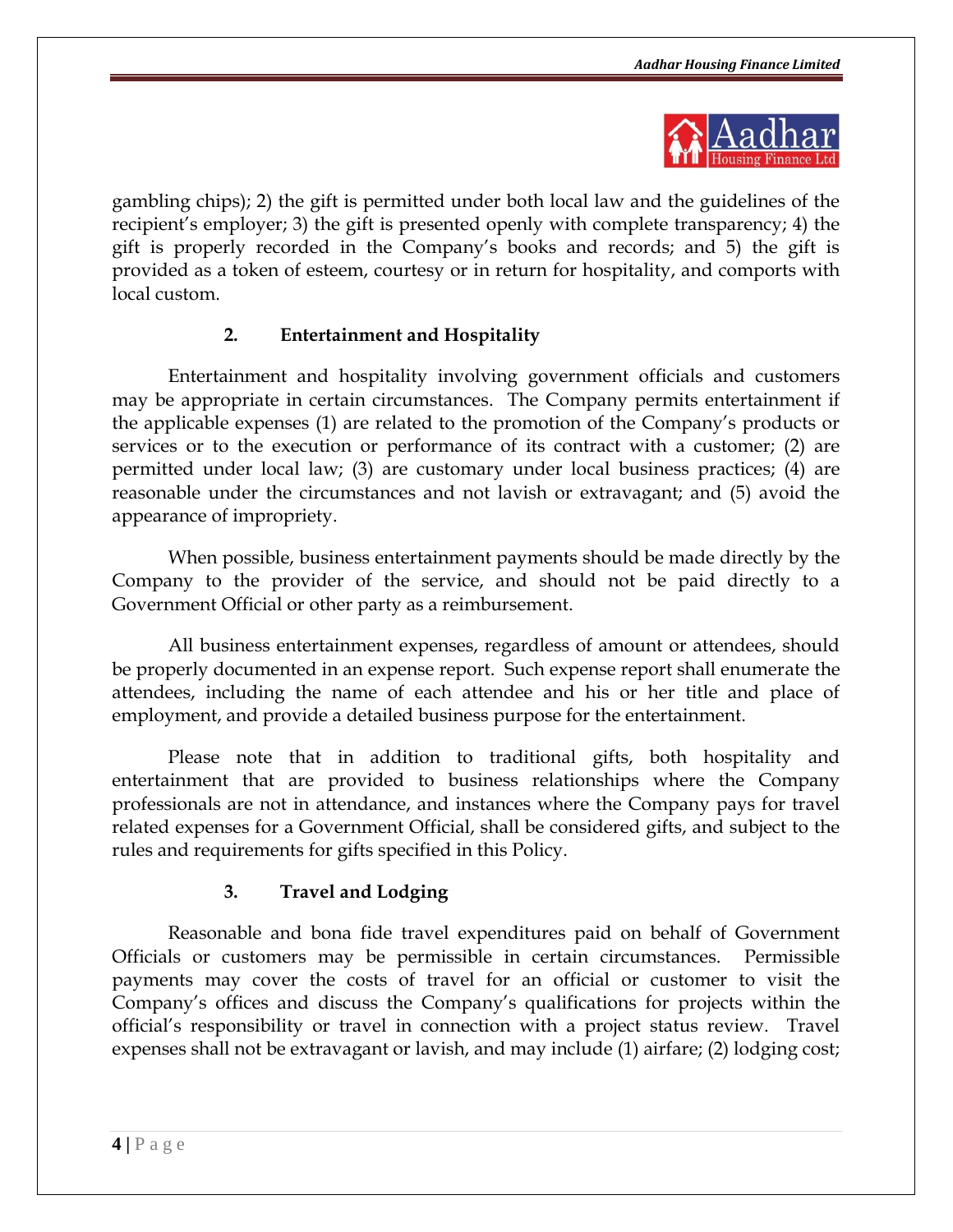

and (3) ground transportation costs during the trip. Payment of cash per diems, expenses unrelated to legitimate business activities, and expenses that benefit a friend or family member of a Government Official are prohibited.

Direct reimbursements should also be avoided. Rather, reimbursements should be made to the Government Entity<sup>2</sup> or business entity that employs the expense recipient. Payments directly to the expense recipient (of a per diem allowance, expense reimbursement, or for any other purpose) require specific written approval of the Company Secretary/ Compliance Officer in all cases.

## **4. Employment/Internships**

On occasion, Government Officials or the Company's business partners may request that the Company provide internships or employment to certain individuals. Offering internships or employment to Government Officials or the Company's business partners may be viewed as providing an item of value.

This Policy sets forth guidance for handling such requests from Government Officials or the Company's business partners. If a candidate is interviewed for an internship or employment within the ordinary course of filling a position, the Company Secretary/ Compliance Officer must be notified of the candidate's relationship to a Government Official or the Company's business partner. If a candidate related to a Government Official or the Company's business partner is interviewed outside of the ordinary course of filling a position, any internship or employment offer must be preapproved by the Company Secretary/ Compliance Officer .

#### **C. Political Contributions and Charitable Donations**

Company Personnel may not make political or charitable donations, whether in their own name or in the name of the Company, to obtain or retain business or to gain an improper business advantage. Any political or charitable contributions by the Company must be permitted under the law, permissible pursuant to the terms of this Policy, made to a bona fide organization, and (in the case of political contributions or charitable contributions connected to any Government Official or Government Entity) made with the prior approval of the Company Secretary/ Compliance Officer. In certain instances where there is heightened risk of corruption, the Company Secretary/ Compliance Officer may require diligence to be conducted. The Company Secretary/

 $\overline{a}$ 

<sup>&</sup>lt;sup>2</sup> "Government Entity" means any nation or government or any province, state or any other political subdivision thereof, any entity, authority or body exercising executive, legislative, judicial, regulatory or administrative functions of or pertaining to government, any court, tribunal or arbitrator and any securities exchange or body or authority regulating such securities exchange.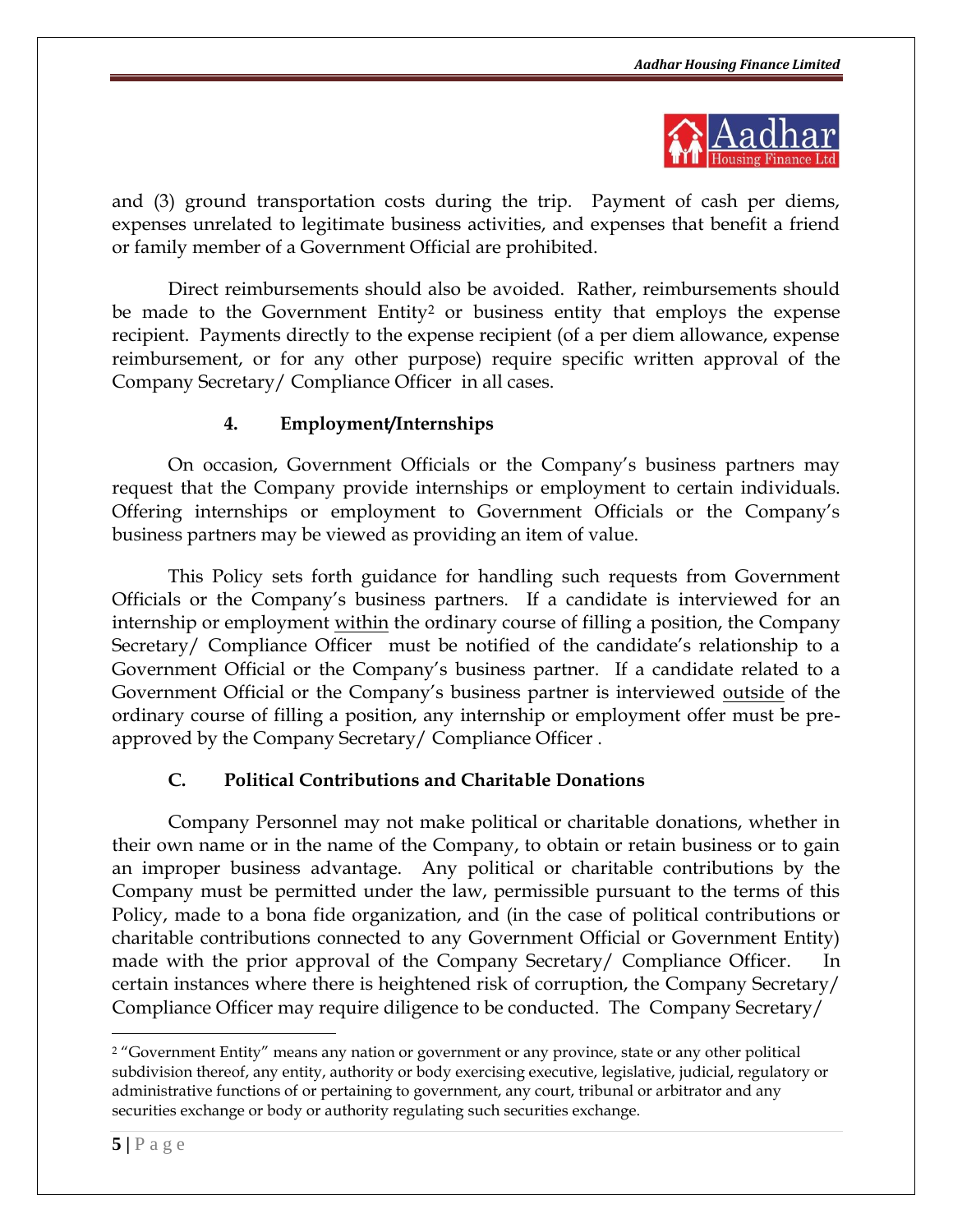

Compliance Officer must be notified if a Government Official solicits a political or charitable contribution in connection with any government action related to the Company or its affiliates. Individual employees or agents may not make political contributions on behalf of the Company or its affiliates.

### **II. Relationships with Third Parties**

Anti-corruption laws prohibit indirect payments made through a third party, including giving anything of value to a third party while knowing that value will be given to a Government Official for an improper purpose. Third parties can include, but are not limited to, consultants, vendors, agents, or any other individual or entity working on behalf of the Company. Company Personnel should avoid situations involving third parties that might lead to a violation of this Policy.

The Company employees who deal with third parties are responsible for taking reasonable precautions to ensure that the third parties conduct business ethically and comply with this Policy. Such precautions may include conducting a risk-based due diligence review of a third party, inserting appropriate anti-corruption compliance provisions in the third party's written contract, requiring the third party to certify that it has not violated and will not violate this Policy and any applicable anti-corruption laws during the course of its business with the Company, and monitoring the reasonableness and legitimacy of the services provided by and the compensation paid to the third party during the engagement. Company Personnel should pay particular attention and closely monitor high-risk third parties whose engagement may involve interactions with Government Officials, including for purposes of obtaining permits, clearances, authorizations, or similar approvals or review by a governmental authority or agency. Any doubts regarding the scope of appropriate due diligence efforts in this regard should be resolved by contacting Company Secretary/ Compliance Officer

#### <span id="page-5-0"></span>**III. Recordkeeping and Internal Controls**

This Policy requires that all expenditures made by the Company are accurately reflected in the Company's financial records and that all payments made with Company funds, or on behalf of the Company, have been properly authorized. Company Personnel must follow all applicable standards, principles, laws and practices for accounting and financial reporting. Company Personnel must be timely and complete when preparing all reports and records required by management. In particular, Company Personnel should ensure that no part of any payment is to be made for any purpose other than that to be fully and accurately described in the Company's books and records. Company Personnel should use best efforts to ensure that all transactions, dispositions, and payments involving Company funds or assets are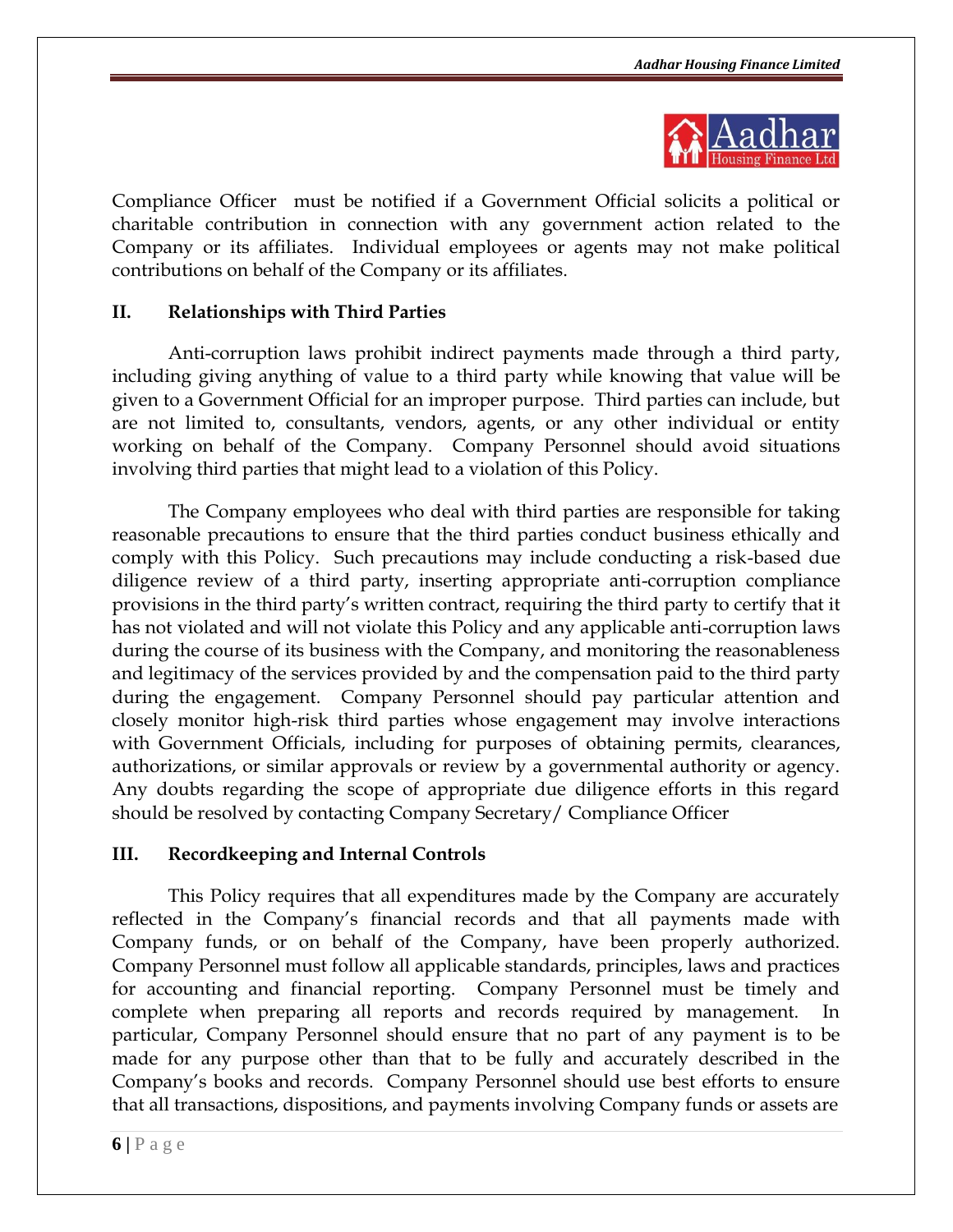

properly and accurately recorded in the Company's financial records. No undisclosed or unrecorded accounts are to be established for any purpose. False or artificial entries are not to be made in the Company's books and records for any reason. Finally, personal funds must not be used to accomplish what is otherwise prohibited by this Policy.

The Company Secretary/ Compliance Officer is primarily responsible for the oversight and enforcement of this Policy. The Company will conduct periodic audits of its books and records to monitor compliance with this Policy.

### **IV. Training**

As part of the Company's ongoing commitment to anti-corruption compliance, all employees must receive and review a copy of this Policy. All such employees must then certify in writing that they (1) have reviewed the Policy; (2) agree to abide by the Policy; and (3) agree to report any potential violations of the Policy.

In addition, the Company will offer regular anti-corruption compliance training programs, at least annually, to educate employees about the requirements and obligations of anti-corruption laws and this Policy. All employees of the Company must participate in such training and the Company Secretary/ Compliance Officer must retain attendance records establishing compliance with this requirement.

#### **V. Reporting Requirements and Whistleblower Protection**

The Company takes its commitment to anti-corruption compliance very seriously and expects all Company Personnel to share that commitment. The Company therefore expects and requires that any Company Personnel who have knowledge of, or reason to suspect, any violation of this Policy contact Company Secretary/ Compliance Officer immediately. Reports may be made anonymously. If any Company Personnel fails to report known or suspected violations, then the relevant Company Personnel may be subject to disciplinary action, up to and including termination.

It is the Company's policy that, if the report of known or suspected violations is made honestly and in good faith, no adverse employment-related action will be taken against any Company Personnel in retaliation for reporting a violation or suspected violation of anti-corruption laws or this Policy.

All questions regarding this Policy should be directed to Company Secretary/ Compliance Officer.

## **ADOPTED: 30th April, 2019**